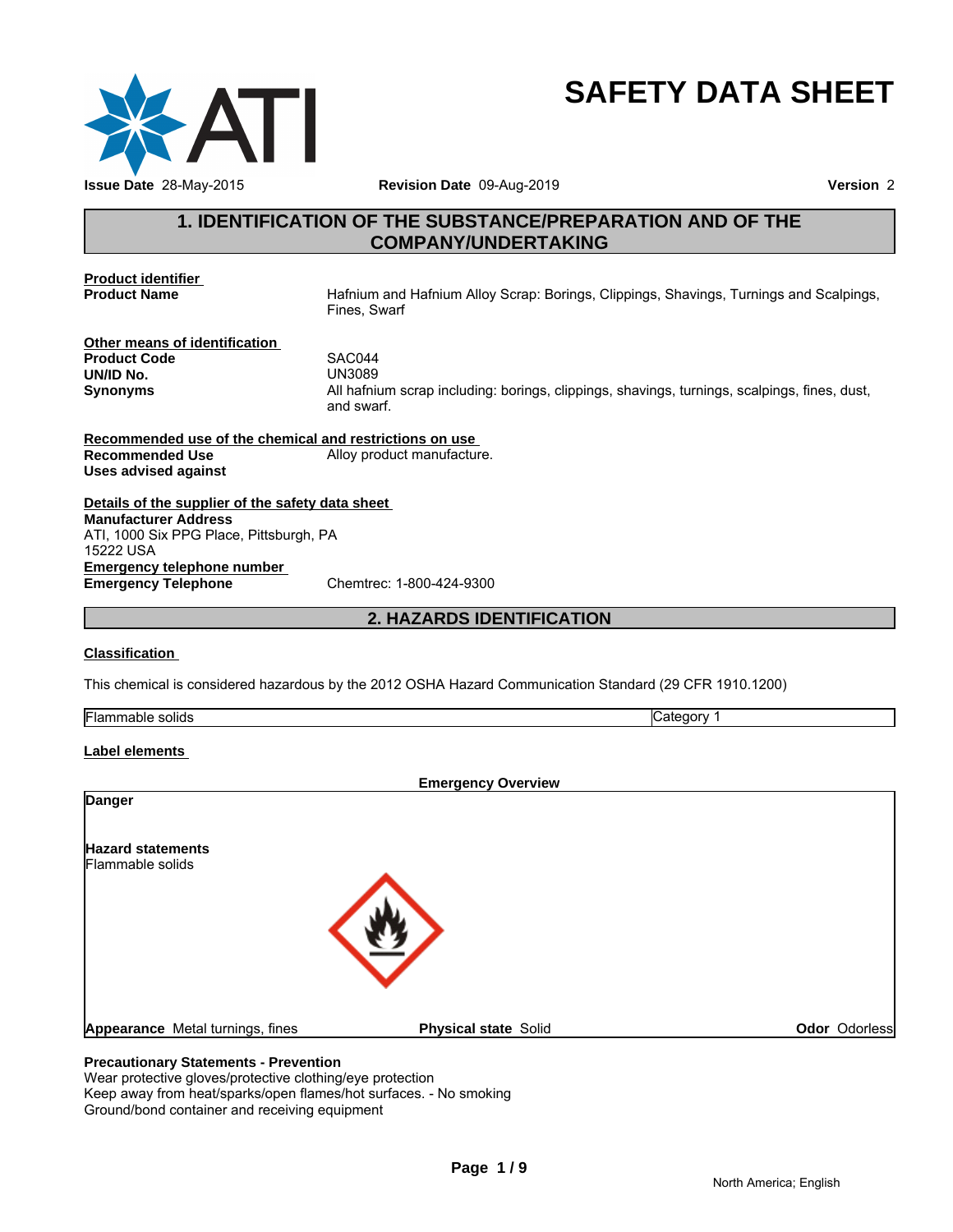If dust clouds can occur, use explosion-proof electrical/ ventilating/lighting/equipment

### **Precautionary Statements - Response**

In case of fire: Use salt (NaCl) or class D dry powder for extinction

### **Hazards not otherwise classified (HNOC)**

### Not applicable

**Other Information** 

When product is subjected to welding, burning, melting, sawing, brazing, grinding, buffing, polishing, or other similar heat-generating processes, the following potentially hazardous airborne particles and/or fumes may be generated: Hexavalent Chromium (Chromium VI) may cause lung, nasal, and/or sinus cancer. Soluble molybdenum compounds such as molybdenum trioxide may cause lung irritation. plosion-proof electrical/ ventilating/lighting/equipment<br> **3. COMPOSITION/INFORMATION ON INGREDIENTS**<br> **3. COMPOSITION/INFORMATION ON INGREDIENTS**<br>
All hafnium scrap including: borings, clippings, shavings, turnings, scalp

| Synonyms |  |
|----------|--|
|          |  |

| <b>Synonyms</b><br>and swarf. | All hafnium scrap including: borings, clippings, shavings, turnings, scalpings, fines, dust, |           |
|-------------------------------|----------------------------------------------------------------------------------------------|-----------|
| <b>Chemical Name</b>          | CAS No.                                                                                      | Weight-%  |
| <b>Zirconium</b>              | 7440-67-7                                                                                    | $90 - 99$ |
| Hafnium                       | 7440-58-6                                                                                    | $0 - 10$  |
| Niobium (Columbium)           | 7440-03-1                                                                                    | $0 - 4$   |
| Tin                           | 7440-31-5                                                                                    | $0 - 3$   |
| Molybdenum                    | 7439-98-7                                                                                    | $0 - 2$   |
| Chromium                      | 7440-47-3                                                                                    | $0 - 1$   |
| <b>Iron</b>                   | 7439-89-6                                                                                    | $0 - 1$   |
| Nickel                        | 7440-02-0                                                                                    | $0 - 0.1$ |
| First aid measures            | ٠<br><b>4. FIRST AID MEASURES</b>                                                            |           |

| <b>First aid measures</b>                                   |                                                                                                                                                        |
|-------------------------------------------------------------|--------------------------------------------------------------------------------------------------------------------------------------------------------|
| Eye contact                                                 | In the case of particles coming in contact with eyes during processing, treat as with any<br>foreign object.                                           |
| <b>Skin Contact</b>                                         | None under normal use conditions.                                                                                                                      |
| <b>Inhalation</b>                                           | If excessive amounts of smoke, fume, or particulate are inhaled during processing, remove<br>to fresh air and consult a qualified health professional. |
| Ingestion                                                   | IF SWALLOWED: Call a POISON CENTER or doctor/physician if you feel unwell.                                                                             |
| Most important symptoms and effects, both acute and delayed |                                                                                                                                                        |
| <b>Symptoms</b>                                             | None anticipated.                                                                                                                                      |
|                                                             | Indication of any immediate medical attention and special treatment needed                                                                             |
| Note to physicians                                          | Treat symptomatically.                                                                                                                                 |
|                                                             | <b>5. FIRE-FIGHTING MEASURES</b>                                                                                                                       |
| Suitable extinguishing media                                | Isolate large fires and allow to burn out. Smother small fires with salt (NaCl) or class D dry powder fire extinguisher.                               |

### **Suitable extinguishing media**

**Unsuitable extinguishing media** Do not spray water on burning metal as an explosion may occur. This explosive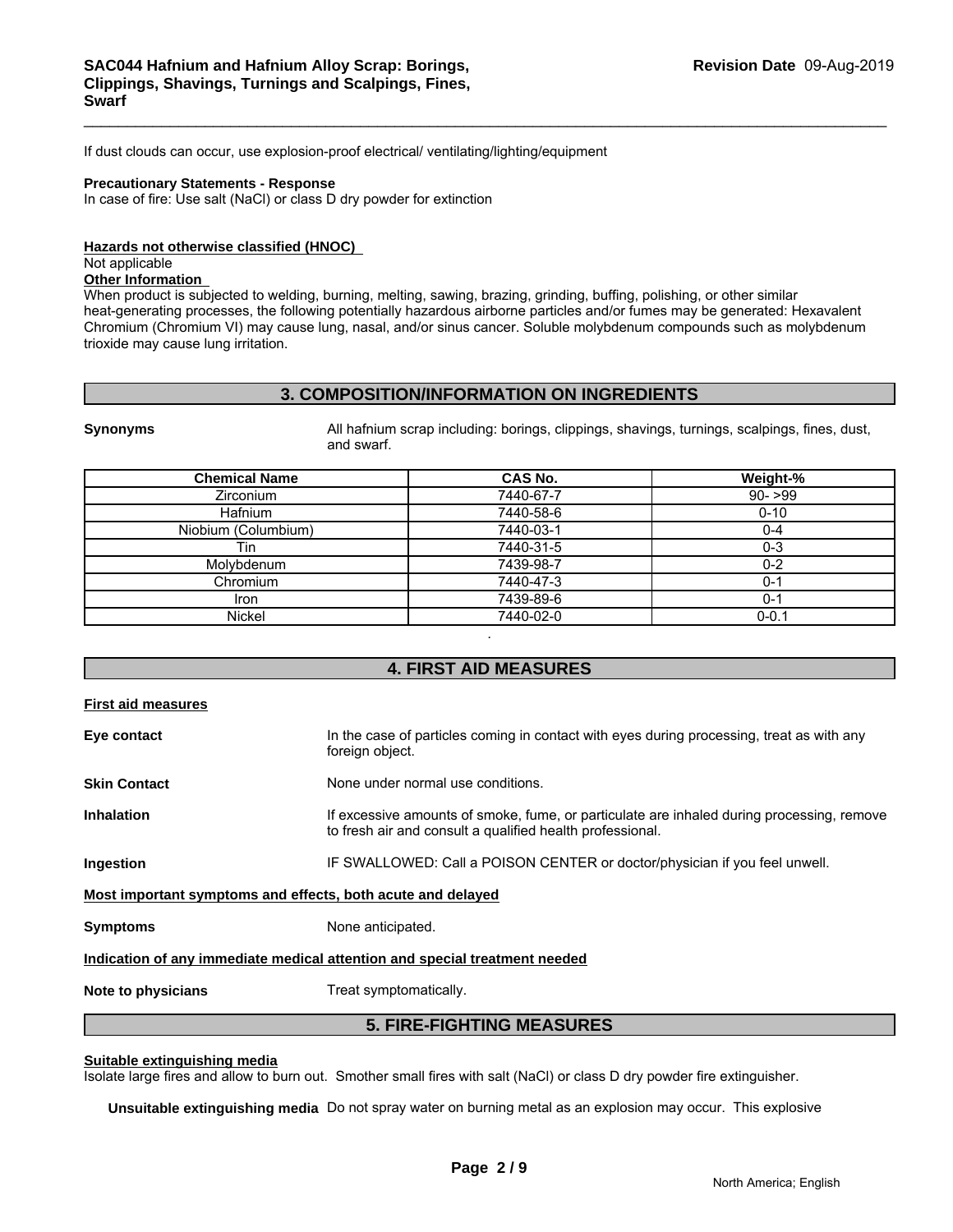characteristic is caused by the hydrogen and steam generated by the reaction of water with the burning material.

### **Specific hazards arising from the chemical**

### **Protective equipment and precautions for firefighters**

| Specific hazards arising from the chemical                      | Intense heat. Very fine, high surface area material resulting from grinding, buffing, polishing, or similar processes of this product<br>may ignite spontaneously at room temperature. WARNING: Fine particles resulting from grinding, buffing, polishing, or similar<br>processes of this product may form combustible dust-air mixtures. Keep particles away from all ignition sources including heat,<br>sparks, and flame. Prevent dust accumulations to minimize combustible dust hazard. |  |  |  |  |
|-----------------------------------------------------------------|-------------------------------------------------------------------------------------------------------------------------------------------------------------------------------------------------------------------------------------------------------------------------------------------------------------------------------------------------------------------------------------------------------------------------------------------------------------------------------------------------|--|--|--|--|
|                                                                 | Hazardous combustion products Hexavalent Chromium (Chromium VI) may cause lung, nasal, and/or sinus cancer. Soluble<br>molybdenum compounds such as molybdenum trioxide may cause lung irritation.                                                                                                                                                                                                                                                                                              |  |  |  |  |
| <b>Explosion data</b><br>Sensitivity to Mechanical Impact None. | Sensitivity to Static Discharge May be ignited by heat, sparks or flames.                                                                                                                                                                                                                                                                                                                                                                                                                       |  |  |  |  |
| Protective equipment and precautions for firefighters           | Firefighters should wear self-contained breathing apparatus and full firefighting turnout gear.                                                                                                                                                                                                                                                                                                                                                                                                 |  |  |  |  |
|                                                                 | <b>6. ACCIDENTAL RELEASE MEASURES</b>                                                                                                                                                                                                                                                                                                                                                                                                                                                           |  |  |  |  |
|                                                                 | Personal precautions, protective equipment and emergency procedures                                                                                                                                                                                                                                                                                                                                                                                                                             |  |  |  |  |
| <b>Personal precautions</b>                                     | Use personal protective equipment as required.                                                                                                                                                                                                                                                                                                                                                                                                                                                  |  |  |  |  |
| For emergency responders                                        | Use personal protective equipment as required. Follow Emergency Response Guidebook,<br>Guide No. 170.                                                                                                                                                                                                                                                                                                                                                                                           |  |  |  |  |
| <b>Environmental precautions</b>                                |                                                                                                                                                                                                                                                                                                                                                                                                                                                                                                 |  |  |  |  |
| <b>Environmental precautions</b>                                | Collect spillage to prevent release to the environment.                                                                                                                                                                                                                                                                                                                                                                                                                                         |  |  |  |  |
| Methods and material for containment and cleaning up            |                                                                                                                                                                                                                                                                                                                                                                                                                                                                                                 |  |  |  |  |
| <b>Methods for containment</b>                                  | Prevent further leakage or spillage if safe to do so.                                                                                                                                                                                                                                                                                                                                                                                                                                           |  |  |  |  |
| Methods for cleaning up                                         | Sweep or shovel material into dry containers. Avoid creating uncontrolled dust.                                                                                                                                                                                                                                                                                                                                                                                                                 |  |  |  |  |
|                                                                 | 7. HANDLING AND STORAGE                                                                                                                                                                                                                                                                                                                                                                                                                                                                         |  |  |  |  |
| <b>Precautions for safe handling</b>                            |                                                                                                                                                                                                                                                                                                                                                                                                                                                                                                 |  |  |  |  |
| Advice on safe handling                                         | Very fine, high surface area material resulting from grinding, buffing, polishing, or similar<br>processes of this product may ignite spontaneously at room temperature. WARNING: Fine<br>particles resulting from grinding, buffing, polishing, or similar processes of this product may<br>form combustible dust-air mixtures. Keep particles away from all ignition sources including<br>heat, sparks, and flame. Prevent dust accumulations to minimize combustible dust hazard.            |  |  |  |  |
| Conditions for safe storage, including any incompatibilities    |                                                                                                                                                                                                                                                                                                                                                                                                                                                                                                 |  |  |  |  |
| <b>Storage Conditions</b>                                       | Keep away from heat, sparks, flame and other sources of ignition (i.e., pilot lights, electric<br>motors and static electricity). For long-term storage, keep sealed in argon-filled steel drums.                                                                                                                                                                                                                                                                                               |  |  |  |  |
| Incompatible materials                                          | Dissolves in hydrofluoric acid. Ignites in the presence of fluorine. When heated above<br>200°C, reacts exothermically with the following: Chlorine, bromine, halocarbons, carbon<br>tetrachloride, carbon tetrafluoride, and freon.                                                                                                                                                                                                                                                            |  |  |  |  |
|                                                                 | 8. EXPOSURE CONTROLS/PERSONAL PROTECTION                                                                                                                                                                                                                                                                                                                                                                                                                                                        |  |  |  |  |
| <b>Control parameters</b>                                       |                                                                                                                                                                                                                                                                                                                                                                                                                                                                                                 |  |  |  |  |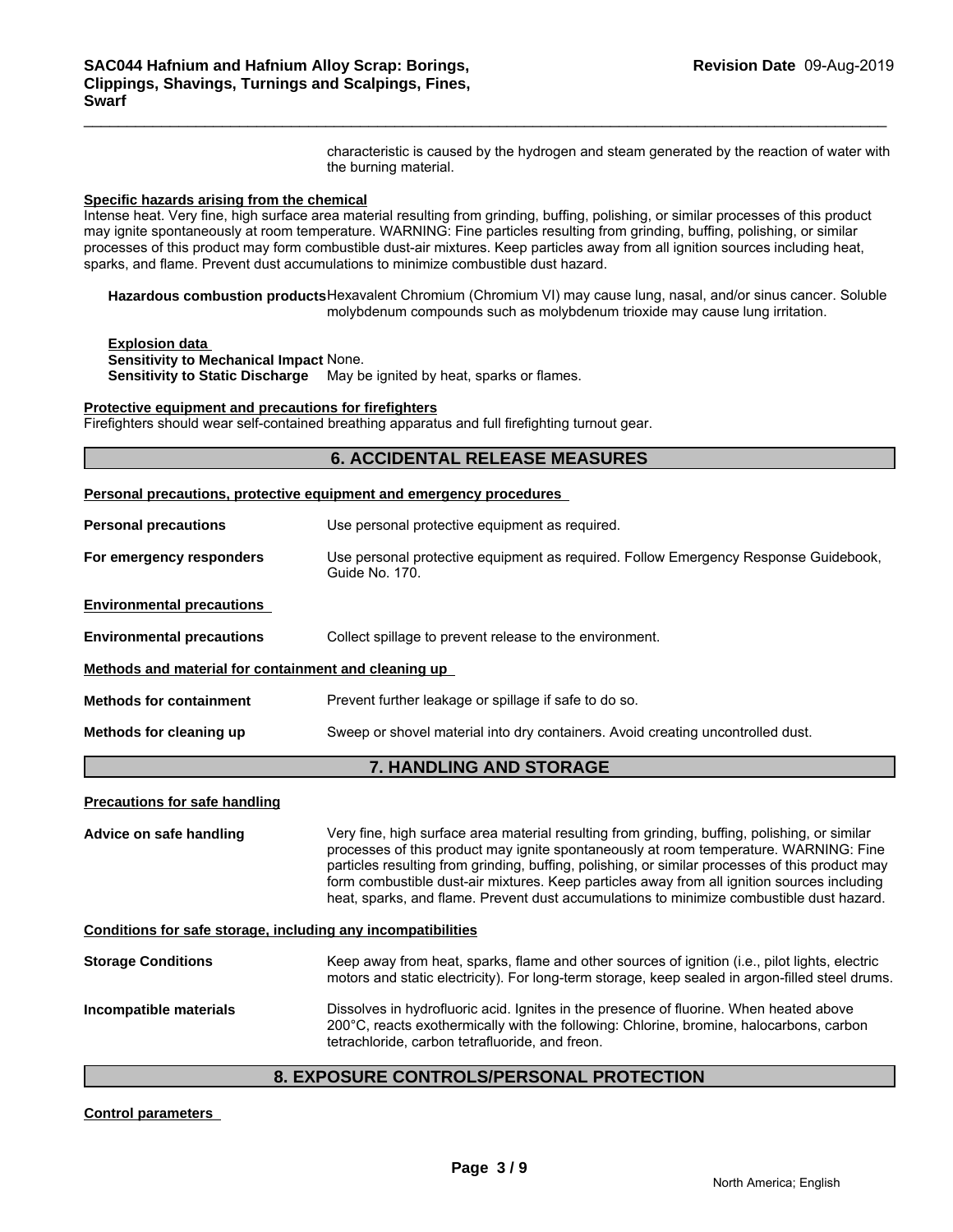| <b>Chemical Name</b>             | <b>ACGIH TLV</b>                                                                   | <b>OSHA PEL</b>                                                        |
|----------------------------------|------------------------------------------------------------------------------------|------------------------------------------------------------------------|
| <b>Zirconium</b>                 | STEL: 10 mg/m <sup>3</sup> STEL: 10 mg/m <sup>3</sup> Zr                           | TWA: $5 \text{ mg/m}^3$ Zr                                             |
| 7440-67-7                        | TWA: 5 mg/m <sup>3</sup> TWA: 5 mg/m <sup>3</sup> Zr                               | (vacated) STEL: 10 mg/m <sup>3</sup> (vacated) STEL:<br>10 mg/m $3$ Zr |
| <b>Hafnium</b><br>7440-58-6      | TWA: $0.5$ mg/m <sup>3</sup> TWA: $0.5$ mg/m <sup>3</sup> Hf                       | TWA: $0.5$ mg/m <sup>3</sup>                                           |
| Niobium (Columbium)<br>7440-03-1 |                                                                                    |                                                                        |
| Tin                              | TWA: $2 \text{ mg/m}^3$ TWA: $2 \text{ mg/m}^3$ Sn except                          | TWA: $2 \text{ mg/m}^3$ Sn<br>except oxides                            |
| 7440-31-5                        | Tin hydride                                                                        |                                                                        |
| Molybdenum<br>7439-98-7          | TWA: 10 $mq/m3$ inhalable fraction<br>TWA: 3 mg/m <sup>3</sup> respirable fraction |                                                                        |
| <b>Iron</b><br>7439-89-6         |                                                                                    |                                                                        |
| Chromium<br>7440-47-3            | TWA: $0.5$ mg/m <sup>3</sup>                                                       | TWA: 1 $mq/m3$                                                         |
| Nickel<br>7440-02-0              | TWA: $1.5 \text{ mg/m}^3$ inhalable fraction                                       | TWA: $1 \text{ mg/m}^3$                                                |

### **Appropriate engineering controls**

**Engineering Controls Avoid generation of uncontrolled particles. Individual protection measures, such as personal protective equipment Eye/face protection** When airborne particles may be present, appropriate eye protection is recommended. For example, tight-fitting goggles, foam-lined safety glasses or other protective equipment that shield the eyes from particles. **Skin and body protection** Fire/flame resistant/retardant clothing may be appropriate during hot work with the product. Cut-resistant gloves and/or protective clothing may be appropriate when sharp surfaces are present. **Respiratory protection** When particulates/fumes/gases are generated and if exposure limits are exceeded or irritation is experienced, proper approved respiratory protection should be worn. Positive-pressure supplied air respirators may be required for high airborne contaminant concentrations. Respiratory protection must be provided in accordance with current local regulations. **General Hygiene Considerations** Handle in accordance with good industrial hygiene and safety practice.

### **9. PHYSICAL AND CHEMICAL PROPERTIES**

### **Information on basic physical and chemical properties**

| <b>Physical state</b><br>Appearance | Solid<br>Metal turnings, fines | Odor                  | <b>Odorless</b> |
|-------------------------------------|--------------------------------|-----------------------|-----------------|
| Color                               | Metallic gray or silver        | <b>Odor threshold</b> | Not applicable  |
| <b>Property</b>                     | Values                         | Remarks • Method      |                 |
| рH                                  |                                |                       |                 |
| Melting point / freezing point      | 1830-1870 °C<br>3330-3400 °F   |                       |                 |
| Boiling point / boiling range       | $\overline{\phantom{0}}$       |                       |                 |
| <b>Flash point</b>                  |                                |                       |                 |
| <b>Evaporation rate</b>             |                                | Not applicable        |                 |
| Flammability (solid, gas)           |                                | Flammable             |                 |
| <b>Flammability Limit in Air</b>    |                                |                       |                 |
| Upper flammability limit:           | $\blacksquare$                 |                       |                 |
| Lower flammability limit:           | $\blacksquare$                 |                       |                 |
| Vapor pressure                      |                                | Not applicable        |                 |
| Vapor density                       |                                | Not applicable        |                 |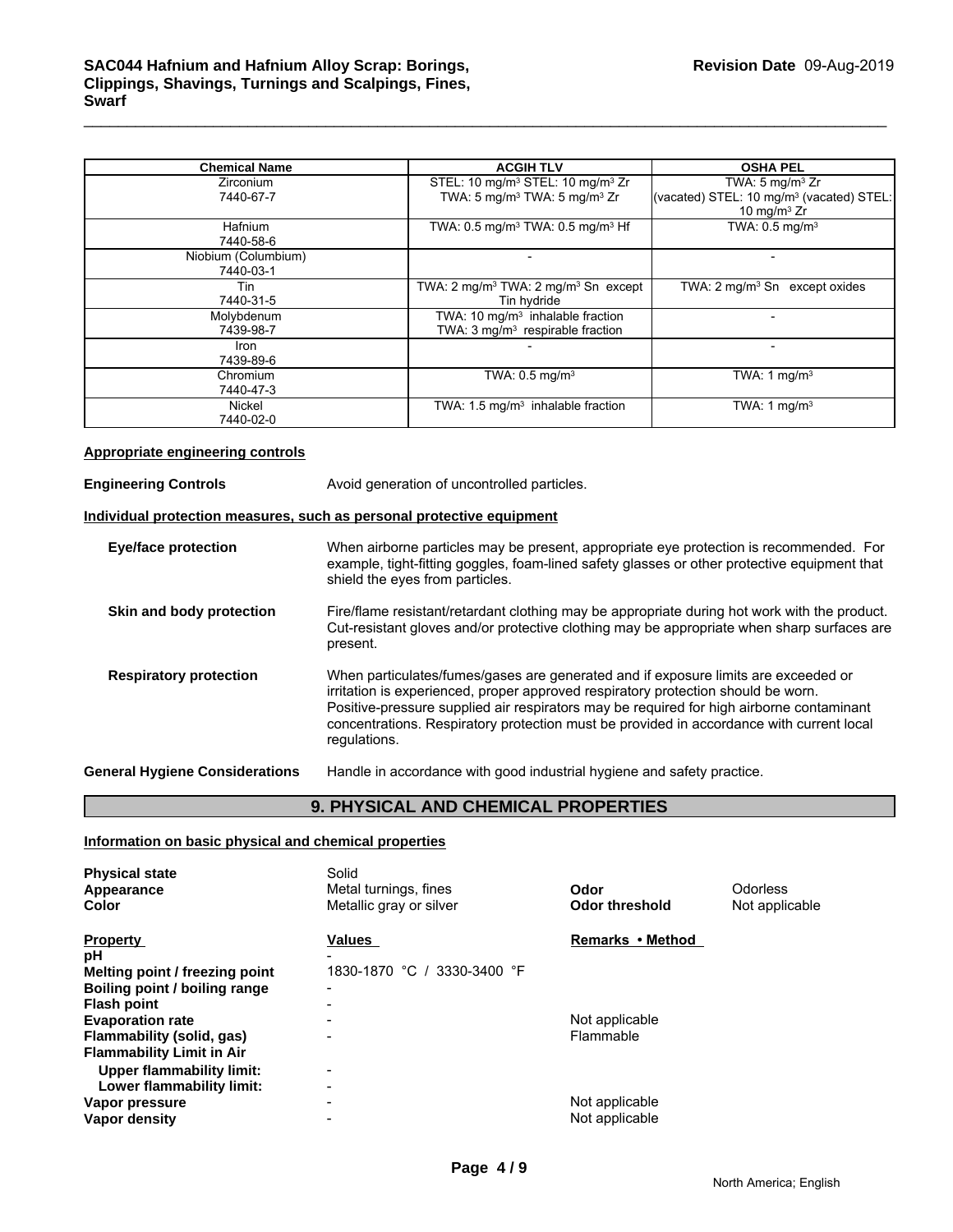# \_\_\_\_\_\_\_\_\_\_\_\_\_\_\_\_\_\_\_\_\_\_\_\_\_\_\_\_\_\_\_\_\_\_\_\_\_\_\_\_\_\_\_\_\_\_\_\_\_\_\_\_\_\_\_\_\_\_\_\_\_\_\_\_\_\_\_\_\_\_\_\_\_\_\_\_\_\_\_\_\_\_\_\_\_\_\_\_\_\_\_\_\_ **SAC044 Hafnium and Hafnium Alloy Scrap: Borings, Clippings, Shavings, Turnings and Scalpings, Fines, Swarf**

| <b>Specific Gravity</b><br><b>Water solubility</b><br>Solubility in other solvents<br><b>Partition coefficient</b><br><b>Autoignition temperature</b><br><b>Decomposition temperature</b><br><b>Kinematic viscosity</b><br><b>Dynamic viscosity</b><br><b>Explosive properties</b><br><b>Oxidizing properties</b><br><b>Other Information</b> | $6.49 - 6.64 -$<br>Insoluble<br>Not applicable<br>Not applicable | Not applicable<br>Not applicable<br>Not applicable<br>Not applicable<br>Not applicable |
|-----------------------------------------------------------------------------------------------------------------------------------------------------------------------------------------------------------------------------------------------------------------------------------------------------------------------------------------------|------------------------------------------------------------------|----------------------------------------------------------------------------------------|
| <b>Softening point</b><br>Molecular weight<br><b>VOC Content (%)</b><br><b>Density</b><br><b>Bulk density</b>                                                                                                                                                                                                                                 | Not applicable                                                   |                                                                                        |

## **10. STABILITY AND REACTIVITY**

### **Reactivity**

Not applicable

### **Chemical stability**

Stable under normal conditions.

### **Possibility of Hazardous Reactions**

None under normal processing.

**Hazardous polymerization** Hazardous polymerization does not occur.

## **Conditions to avoid**

Dust formation and dust accumulation.

### **Incompatible materials**

Dissolves in hydrofluoric acid. Ignites in the presence of fluorine. When heated above 200°C, reacts exothermically with the following: Chlorine, bromine, halocarbons, carbon tetrachloride, carbon tetrafluoride, and freon.

### **Hazardous Decomposition Products**

When product is subjected to welding, burning, melting, sawing, brazing, grinding, buffing, polishing, or other similar heat-generating processes, the following potentially hazardous airborne particles and/or fumes may be generated: Soluble molybdenum compounds such as molybdenum trioxide may cause lung irritation. Hexavalent Chromium (Chromium VI) may cause lung, nasal, and/or sinus cancer.

### **11. TOXICOLOGICAL INFORMATION**

### **Information on likely routes of exposure**

### **Product Information**

| <b>Inhalation</b>   | Product not classified.                                                     |
|---------------------|-----------------------------------------------------------------------------|
| Eye contact         | Product not classified.                                                     |
| <b>Skin Contact</b> | Nickel or Cobalt containing alloys may cause sensitization by skin contact. |
| Ingestion           | Product not classified.                                                     |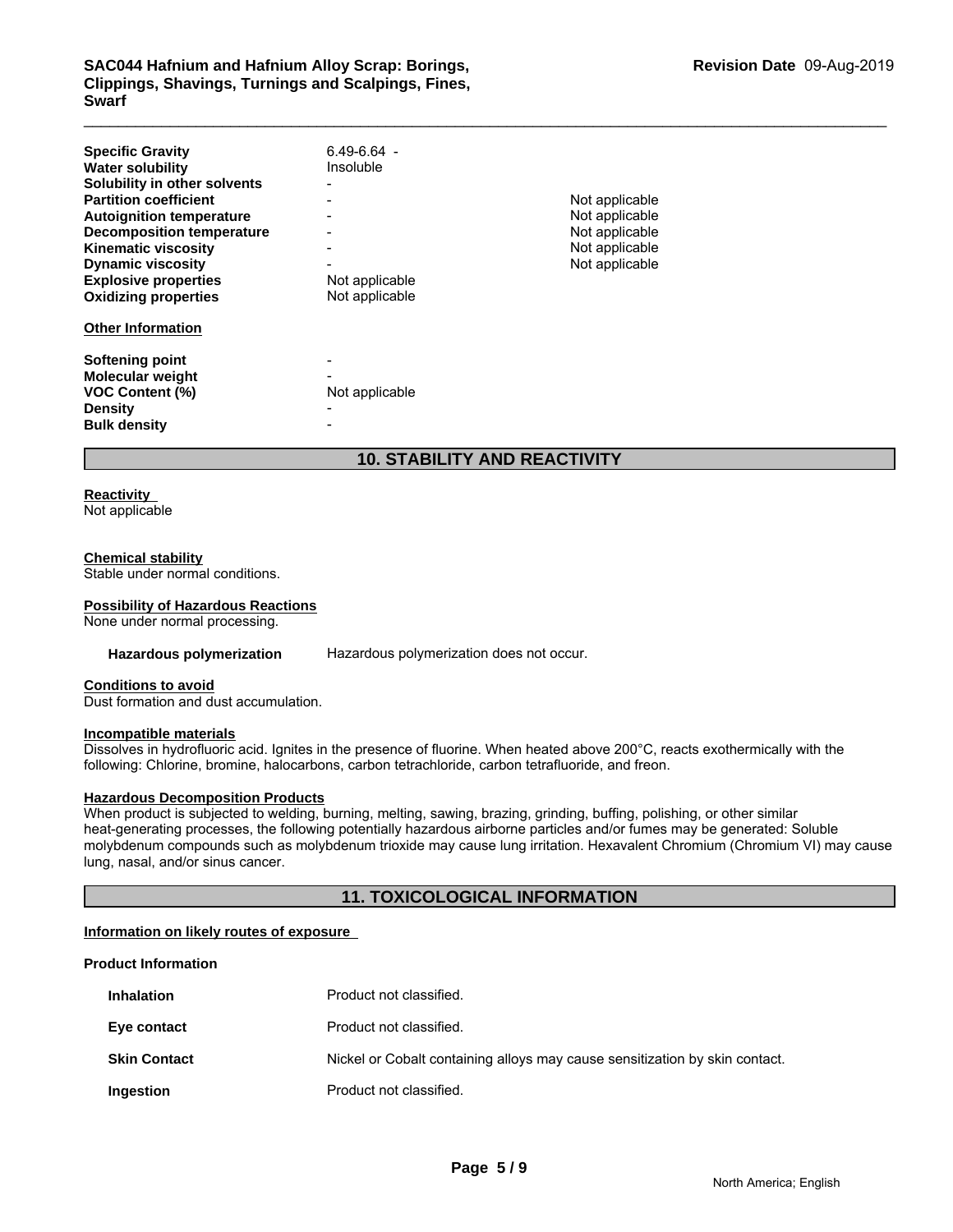# \_\_\_\_\_\_\_\_\_\_\_\_\_\_\_\_\_\_\_\_\_\_\_\_\_\_\_\_\_\_\_\_\_\_\_\_\_\_\_\_\_\_\_\_\_\_\_\_\_\_\_\_\_\_\_\_\_\_\_\_\_\_\_\_\_\_\_\_\_\_\_\_\_\_\_\_\_\_\_\_\_\_\_\_\_\_\_\_\_\_\_\_\_ **SAC044 Hafnium and Hafnium Alloy Scrap: Borings, Clippings, Shavings, Turnings and Scalpings, Fines, Swarf**

| <b>Chemical Name</b>             | Oral LD50         | <b>Dermal LD50</b> | <b>Inhalation LC50</b> |
|----------------------------------|-------------------|--------------------|------------------------|
| <b>Zirconium</b><br>7440-67-7    | $> 5000$ mg/kg bw |                    | $>4.3$ mg/L            |
| Hafnium<br>7440-58-6             | > 5000 mg/kg bw   |                    | $>4.3$ mg/L            |
| Niobium (Columbium)<br>7440-03-1 | > 10,000 mg/kg bw | > 2000 mg/kg bw    |                        |
| lTin<br>7440-31-5                | > 2000 mg/kg bw   | > 2000 mg/kg bw    | $> 4.75$ mg/L          |
| Molybdenum<br>7439-98-7          | > 2000 mg/kg bw   | > 2000 mg/kg bw    | $> 5.10$ mg/L          |
| llron.<br>7439-89-6              | 98,600 mg/kg bw   |                    | $> 0.25$ mg/L          |
| <b>Chromium</b><br>7440-47-3     | > 3400 mg/kg bw   |                    | $> 5.41$ mg/L          |
| Nickel<br>7440-02-0              | > 9000 mg/kg bw   |                    | $> 10.2$ mg/L          |

**Information on toxicological effects** 

**Symptoms** Nickel or Cobalt containing alloys may cause sensitization by skin contact.

### **Delayed and immediate effects as well as chronic effects from short and long-term exposure**

| <b>Acute toxicity</b>             | Product not  |
|-----------------------------------|--------------|
| <b>Skin corrosion/irritation</b>  | Product not  |
| Serious eye damage/eye irritation | Product not  |
| <b>Sensitization</b>              | Nickel or Co |
| Germ cell mutagenicity            | Product not  |
| Carcinogenicity                   | Product not  |

classified. classified. classified. balt containing alloys may cause sensitization by skin contact. classified. classified.

| <b>Chemical Name</b> | ACGIH | <b>IARC</b> | <b>NTP</b>             | <b>OSHA</b> |
|----------------------|-------|-------------|------------------------|-------------|
| Chromium             |       | Group 3     |                        |             |
| 7440-47-3            |       |             |                        |             |
| Nickel               |       | Group       | Known                  |             |
| 7440-02-0            |       | Group 2B    | Reasonably Anticipated |             |

**Reproductive toxicity example 3 Reproduct not classified.**<br> **STOT - single exposure** Product not classified. **STOT - single exposure** Product not classified.<br>**STOT - repeated exposure** Product not classified. **STOT - repeated exposure** Product not classified.<br> **Aspiration hazard** Product not classified. **Aspiration hazard** 

## **12. ECOLOGICAL INFORMATION**

### **Ecotoxicity**

| <b>STOT - single exposure</b><br><b>STOT - repeated exposure</b><br><b>Aspiration hazard</b> | Product not classified.<br>Product not classified.<br>Product not classified.                                                  |                                                                                                                                 |                                      |                                                                                                                          |
|----------------------------------------------------------------------------------------------|--------------------------------------------------------------------------------------------------------------------------------|---------------------------------------------------------------------------------------------------------------------------------|--------------------------------------|--------------------------------------------------------------------------------------------------------------------------|
|                                                                                              |                                                                                                                                | <b>12. ECOLOGICAL INFORMATION</b>                                                                                               |                                      |                                                                                                                          |
| <b>Ecotoxicity</b>                                                                           |                                                                                                                                |                                                                                                                                 |                                      |                                                                                                                          |
|                                                                                              | This product as shipped is not classified for aquatic toxicity.                                                                |                                                                                                                                 |                                      |                                                                                                                          |
| <b>Chemical Name</b>                                                                         | Algae/aquatic plants                                                                                                           | <b>Fish</b>                                                                                                                     | <b>Toxicity to</b><br>microorganisms | <b>Crustacea</b>                                                                                                         |
| Zirconium<br>7440-67-7                                                                       | The 14 d NOEC of zirconium<br>dichloride oxide to Chlorella<br>vulgaris was greater than<br>102.5 mg of Zr/L.                  | The 96 h LL50 of zirconium<br>to Danio rerio was greater<br>than 74.03 mg/L.                                                    |                                      | The 48 h EC50 of zirconium<br>dioxide to Daphnia magna<br>was greater than 74.03 mg<br>of $Zr/L$ .                       |
| Hafnium<br>7440-58-6                                                                         | The 72 h EC50 of hafnium<br>to Pseudokirchneriella<br>subcapitata was great than 8<br>ug of Hf/L (100% saturated<br>solution). | The 96 h LC50 of Hafnium<br>dioxide in water to Danio<br>rerio was greater than the<br>solubility limit of 0.007 mg<br>$Hf/L$ . |                                      | The 48 h EC50 of Hafnium<br>dioxide to Daphnia magna<br>was greater than the<br>solubility limit of 0.007 mg<br>$Hf/L$ . |
| Niobium (Columbium)<br>7440-03-1                                                             |                                                                                                                                |                                                                                                                                 |                                      |                                                                                                                          |
| Tin                                                                                          | The 72 h EC50 of tin                                                                                                           | The 7 d LOEC of tin chloride                                                                                                    |                                      | The 7 d LC50 of tin chloride                                                                                             |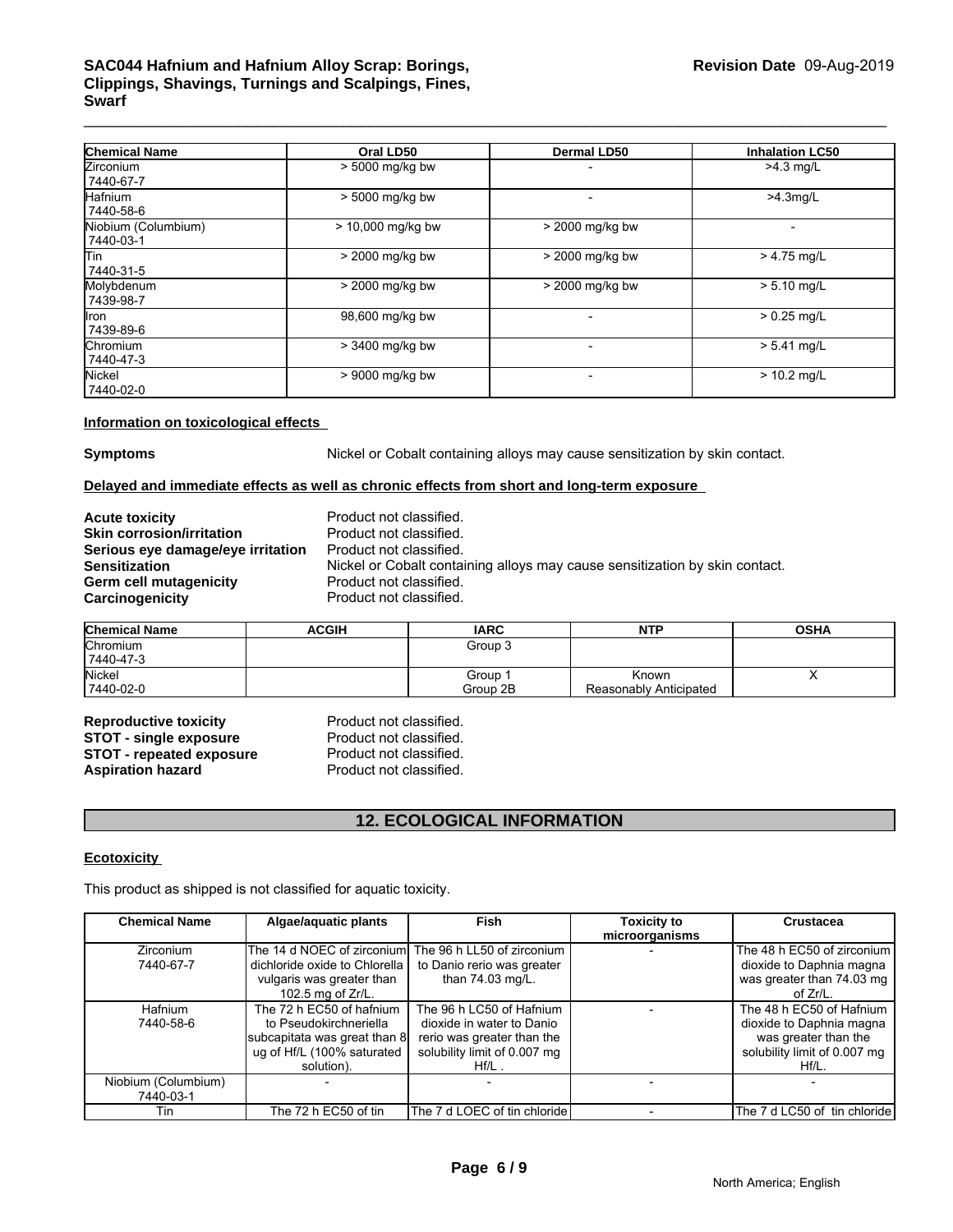# \_\_\_\_\_\_\_\_\_\_\_\_\_\_\_\_\_\_\_\_\_\_\_\_\_\_\_\_\_\_\_\_\_\_\_\_\_\_\_\_\_\_\_\_\_\_\_\_\_\_\_\_\_\_\_\_\_\_\_\_\_\_\_\_\_\_\_\_\_\_\_\_\_\_\_\_\_\_\_\_\_\_\_\_\_\_\_\_\_\_\_\_\_ **SAC044 Hafnium and Hafnium Alloy Scrap: Borings, Clippings, Shavings, Turnings and Scalpings, Fines, Swarf**

| 7440-31-5               | chloride pentahydrate to<br>Pseudokirchnerella<br>subcapitata was 9,846 ug of<br>Sn/L                                                       | pentahydrate to Pimephales<br>promelas was 827.9 ug of<br>Sn/L                                                        |                                                                                     | pentahydrate to<br>Ceriodaphnia dubia was<br>greater than 3,200 ug of<br>$Sn/L$ .                                                                                                                            |
|-------------------------|---------------------------------------------------------------------------------------------------------------------------------------------|-----------------------------------------------------------------------------------------------------------------------|-------------------------------------------------------------------------------------|--------------------------------------------------------------------------------------------------------------------------------------------------------------------------------------------------------------|
| Molybdenum<br>7439-98-7 | The 72 h EC50 of sodium<br>molybdate dihydrate to<br>Pseudokirchneriella<br>subcapitata was 362.9 mg of<br>Mo/L.                            | The 96 h LC50 of sodium<br>molybdate dihydrate to<br>Pimephales promelas was<br>644.2 mg/L                            | The 3 h EC50 of<br>molybdenum trioxide for<br>activated sludge was 820<br>$mg/L$ .  | The 48 h LC50 of sodium<br>molybdate dihydrate to<br>Ceriodaphnia dubia was<br>$1,015 \text{ mg/L}.$<br>The 48 h LC50 of sodium<br>molybdate dihydrate to<br>Daphnia magna was greater<br>than 1,727.8 mg/L. |
| Iron<br>7439-89-6       |                                                                                                                                             | The 96 h LC50 of 50% iron<br>loxide black in water to Daniol<br>rerio was greater than<br>10,000 mg/L.                | The 3 h EC50 of iron oxide<br>for activated sludge was<br>greater than 10,000 mg/L. | he 48 h EC50 of iron oxide<br>to Daphnia magna was<br>greater than 100 mg/L.                                                                                                                                 |
| Chromium<br>7440-47-3   |                                                                                                                                             |                                                                                                                       |                                                                                     |                                                                                                                                                                                                              |
| Nickel<br>7440-02-0     | NOEC/EC10 values range<br>from $12.3 \mu g/l$ for<br>Scenedesmus accuminatus<br>to 425 $\mu$ g/l for<br>Pseudokirchneriella<br>subcapitata. | The 96h LC50s values range<br>from 0.4 mg Ni/L for<br>Pimephales promelas to 320<br>mg Ni/L for Brachydanio<br>rerio. | The 30 min EC50 of nickel<br>for activated sludge was 33<br>mg Ni/L.                | The 48h LC50s values range<br>from 0.013 mg Ni/L for<br>Ceriodaphnia dubia to 4970<br>mg Ni/L for Daphnia magna.                                                                                             |

### **Persistence and degradability**

### **Bioaccumulation**

.

**Other adverse effects** 

### **13. DISPOSAL CONSIDERATIONS**

| Waste treatment methods |  |
|-------------------------|--|
|                         |  |

| Disposal of wastes            | Disposal should be in accordance with applicable regional, national and local laws and<br>regulations. |
|-------------------------------|--------------------------------------------------------------------------------------------------------|
| <b>Contaminated packaging</b> | Disposal should be in accordance with applicable regional, national and local laws and<br>regulations. |

| <b>Chemical Name</b> | - D Series Wastes<br><b>RCRA</b>    |
|----------------------|-------------------------------------|
| Chromium             | ן ma/L<br>regulatory level .<br>J.U |
| 7440-47-3            |                                     |

This product contains one or more substances that are listed with the State of California as a hazardous waste.

## **14. TRANSPORT INFORMATION**

| DOT                             | Regulated                                 |
|---------------------------------|-------------------------------------------|
| UN/ID No.                       | UN3089                                    |
| Proper shipping name            | Metal powder, flammable, n.o.s. (Hafnium) |
| <b>Hazard Class</b>             | 4.1                                       |
| <b>Packing Group</b>            |                                           |
| <b>Special Provisions</b>       | IB8. IP2. IP4. T3. TP33                   |
| <b>Emergency Response Guide</b> | 170                                       |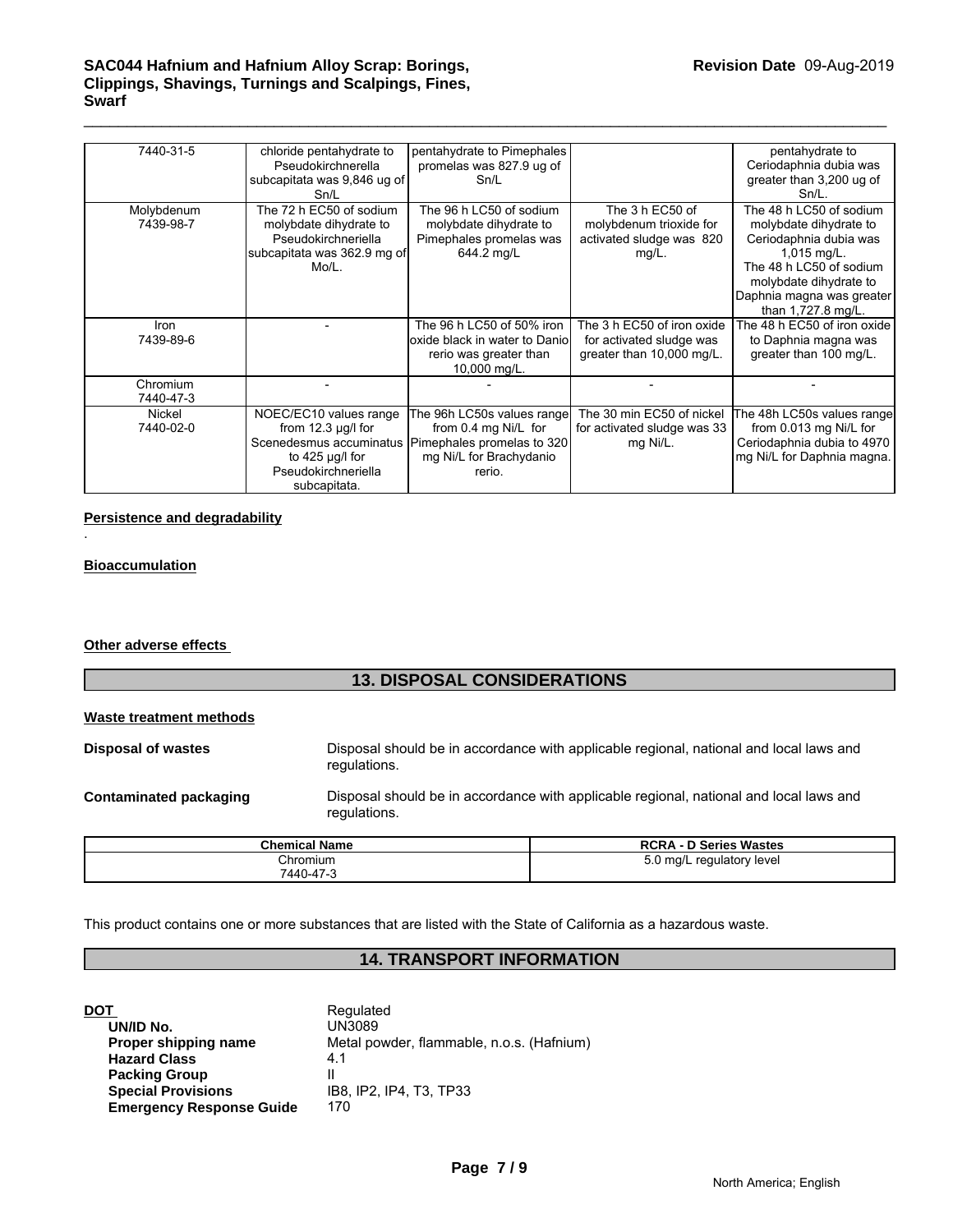### **Number**

### **15. REGULATORY INFORMATION**

| International Inventories |                   |  |
|---------------------------|-------------------|--|
| <b>TSCA</b>               | Complies          |  |
| <b>DSL/NDSL</b>           | Complies          |  |
| <b>EINECS/ELINCS</b>      | Complies          |  |
| <b>ENCS</b>               | Complies          |  |
| <b>IECSC</b>              | Complies          |  |
| <b>KECL</b>               | Complies          |  |
| <b>PICCS</b>              | Not Listed        |  |
| <b>AICS</b>               | <b>Not Listed</b> |  |

 **Legend:** 

 **TSCA** - United States Toxic Substances Control Act Section 8(b) Inventory

 **DSL/NDSL** - Canadian Domestic Substances List/Non-Domestic Substances List

 **EINECS/ELINCS** - European Inventory of Existing Chemical Substances/European List of Notified Chemical Substances

 **ENCS** - Japan Existing and New Chemical Substances

 **IECSC** - China Inventory of Existing Chemical Substances

 **KECL** - Korean Existing and Evaluated Chemical Substances

 **PICCS** - Philippines Inventory of Chemicals and Chemical Substances

 **AICS** - Australian Inventory of Chemical Substances

### **US Federal Regulations**

### **SARA 313**

Section 313 of Title III of the Superfund Amendments and Reauthorization Act of 1986 (SARA). This product contains a chemical or chemicals which are subject to the reporting requirements of the Act and Title 40 of the Code of Federal Regulations, Part 372

| <b>Chemical Name</b>                               | <b>CAS No.</b>                                | Weight- | <br>`hreshold<br>∵Values %<br>$\mathbf{r}$<br> |
|----------------------------------------------------|-----------------------------------------------|---------|------------------------------------------------|
| $\rightarrow$<br><b>Chromium</b><br>$\sim$<br>7440 | $\rightarrow$<br>$\overline{110}$<br>AA<br>-- |         |                                                |
| Nickel<br>7440-02-u                                | 7440-02-0                                     | U-U.    |                                                |

### **SARA 311/312 Hazard Categories**

| Acute health hazard               | No  |  |
|-----------------------------------|-----|--|
| <b>Chronic Health Hazard</b>      | No. |  |
| Fire hazard                       | Yes |  |
| Sudden release of pressure hazard | No. |  |
| <b>Reactive Hazard</b>            | No  |  |

### **CWA (Clean Water Act)**

| Acute health hazard               |                                       | No.                           |                                                                                                                              |                                             |  |
|-----------------------------------|---------------------------------------|-------------------------------|------------------------------------------------------------------------------------------------------------------------------|---------------------------------------------|--|
| <b>Chronic Health Hazard</b>      |                                       | No.                           |                                                                                                                              |                                             |  |
| Fire hazard                       |                                       | Yes                           |                                                                                                                              |                                             |  |
| Sudden release of pressure hazard |                                       | No.                           |                                                                                                                              |                                             |  |
| <b>Reactive Hazard</b>            |                                       | No.                           |                                                                                                                              |                                             |  |
| <b>CWA (Clean Water Act)</b>      |                                       |                               | This product contains the following substances which are regulated pollutants pursuant to the Clean Water Act (40 CFR 122.21 |                                             |  |
| and 40 CFR 122.42)                |                                       |                               |                                                                                                                              |                                             |  |
| <b>Chemical Name</b>              | <b>CWA - Reportable</b><br>Quantities | <b>CWA - Toxic Pollutants</b> | <b>CWA - Priority Pollutants</b>                                                                                             | <b>CWA - Hazardous</b><br><b>Substances</b> |  |
| Chromium                          |                                       | x                             | X                                                                                                                            |                                             |  |
| 7440-47-3                         |                                       |                               |                                                                                                                              |                                             |  |
| Nickel<br>7440-02-0               |                                       | x                             | X                                                                                                                            |                                             |  |

### **CERCLA**

This material, as supplied, contains one or more substances regulated as a hazardous substance under the Comprehensive Environmental Response Compensation and Liability Act (CERCLA) (40 CFR 302)

| <b>Chemical Name</b> | <b>Hazardous Substances RQs</b> |
|----------------------|---------------------------------|
| Chromium             | 5000 lb                         |
| 7440-47-3            |                                 |
| Nickel               | 100 lb                          |
| 7440-02-0            |                                 |